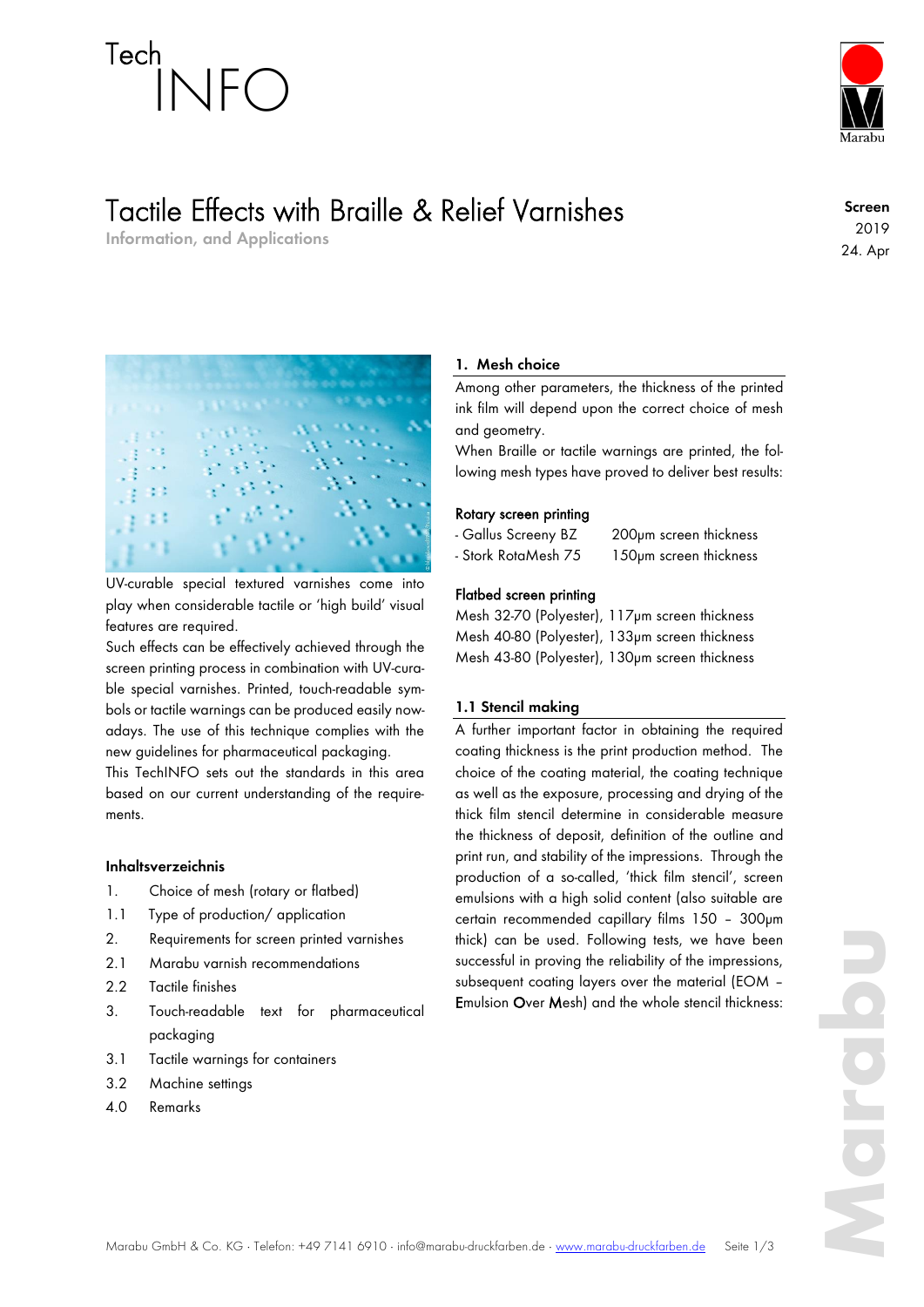## Tech INFO



#### **Print standards for Braille text**

Braille or Moon text, or tactile warning symbols:

- Flatbed: Mesh: for example 32 70 15° angle EOM 160 to 190 µm stencil thickness 260 - 300 um
- Rotary: 380 µm stencil thickness mesh: Screeny BZ 350 µm stencil thickness mesh: RotaMesh 75

#### **Print standards for tactile symbols**

For print features and tactile symbols such as water drops, ripples, brush strokes, raised patterns, script and shapes, (often printed as a large surface area), the most important thing is the thickness of varnish. The effect of the thick film emulsion is nullified except at the edges of the stencil, and it is the mesh thickness and opening that determines the lay-down of ink.

#### **Print standards for 'high build'**

| $Flat$ hed: | Mesh 24 - 140                                                      |
|-------------|--------------------------------------------------------------------|
|             | 250 µm screen thickness                                            |
|             | Mesh 18 - 180                                                      |
|             | 330 µm screen thickness                                            |
| Rotary:     | Gallus Screeny BY<br>190 µm stencil thickness<br>Stork RotaMesh 75 |

#### **2.0 UV varnish requirements**

The following rheological and optical standards were set for UV cured varnishes:

350 µm stencil thickness

- highest possible application thickness
- very good flow and release properties
- high edge definition
- good surface coverage
- high transparency of the varnish

Furthermore, the varnishes were rated according to adhesion and scratch resistance to the substrate, colour reactivity, flexibility of the ink film as well as resistance to chemicals.

The wide range of suitable substrates includes:

- corona pre-treated label materials (PP/PE)
- varnished PET films
- PVC and paper self-adhesive films
- paper, cardboard, and cartons
- offset pre-printed materials

For screen printing tactile effects on glass, please refer to the special products offered within the Ultra *Glass* UVGL ink range. For further information please go to www.marabu-inks.com.

#### **2.1 Marabu varnish recommendations**

Marabu currently offers the following varnishes (among others):

Rotary screen printing

- UVRS 912 for tactile warnings, tactile symbols and raised features
- UVLB 1 for Braille dots

Flatbed screen printing

- UVLB 2 for Braille and tactile warning symbols
- UVLG 7 for tactile symbols and raised features (also for roll-to-roll printing)

#### **2.2 Tactile print finishing**

Here in particular screen printing brings its strengths to bear regarding high build ink application and is well received in various trade sectors.

The varnishes specified above increase the impact of bright colours, glitter, sparkling or iriodine pigments, and so provide interesting new tactile and colourful effects.

Particularly in combination with offset or digital printing, this results in a wide choice of new and interesting application possibilities.